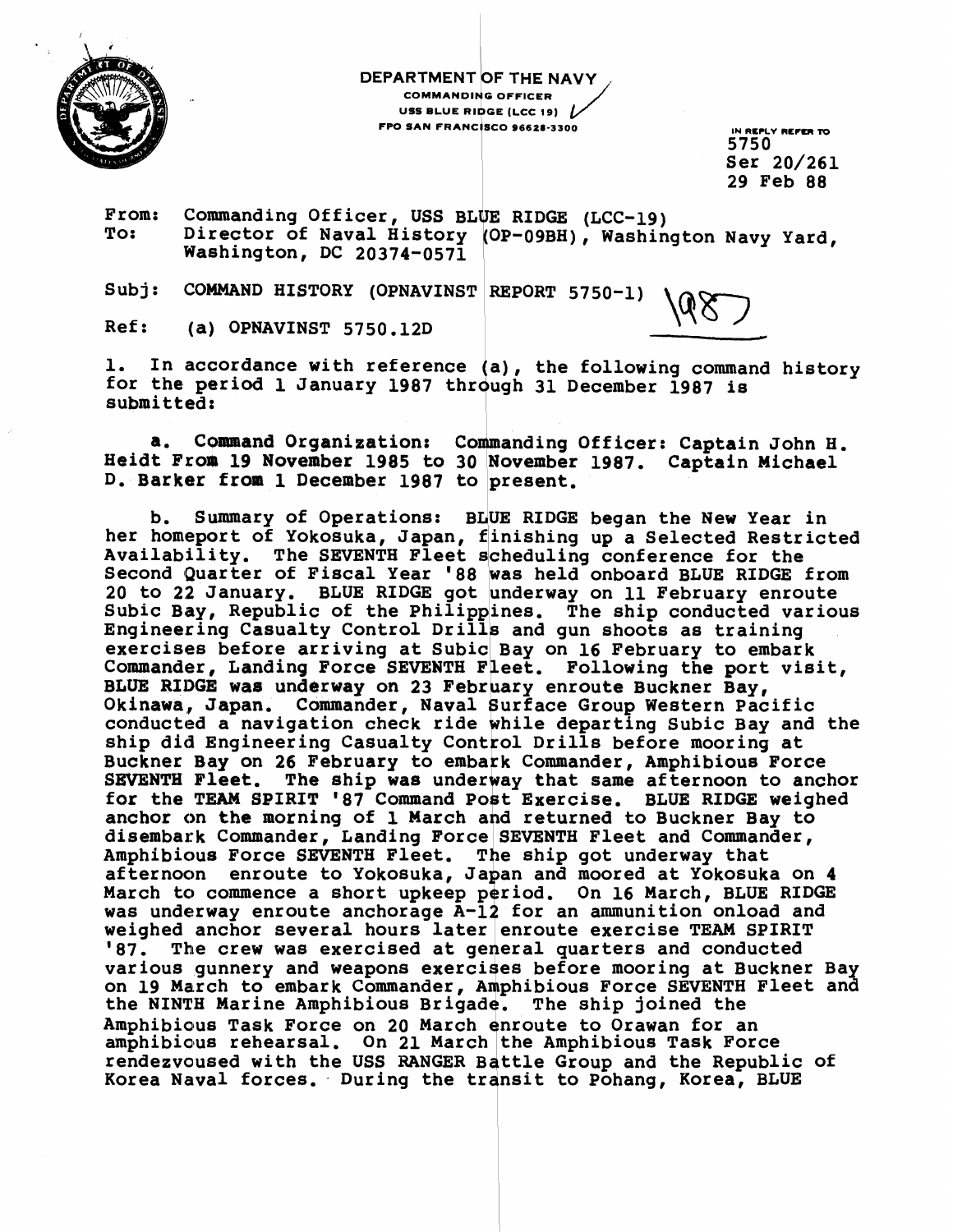## Subj: COMMAND HISTORY (OPNAVINST REPORT 5750-1)

RIDGE conducted an underway replenishment with USNS MISPILLION (TAO-105) and moored on 21 March /in Pohang for a troop onload. The amphibious task force departed Pohang on 26 March and operated near Tok Sok Ri and Ha Sa Ri. On 28 March, the ship conducted an underway replenishment with USNS MISPILLION and another on 5 April for stores with USS NIAGARA FALLS (AFS-3). The ship anchored several times off the coast of Tok Sok Ri and conducted numerous, flight operations at anchor and underway. Exercise TEAM SPIRIT 87 ended on 7 April and BLUE RIDGE moored in Pusan, Korea to off load personnel. During the three day inport period, a civic action project for a local orphanage was held by volunteers from the ship. The ship was underway again for Buckner Bay on 10 April to disembark Commander, Amphibious Fbrces SEVENTH Fleet and Commander, Landing Force SEVENTH Fleet. Engineering Casualty Control drills were conducted during the transit. BLUE RIDGE moored at Buckner Bay on 12 April and was underway for Yokosuka, Japan the same afternoon. The crew was exercised at general quarters at various times during the transit. BLUE RIDGE arrived in Yokosuka on 15<br>April and commenced the second upkeep period for the year. The April and commenced the second upkeep period for the year. SEVENTH Fleet Scheduling Conference for Third Quarter Fiscal Year '87 was held onboard ship from 22 to 24 April. The ship then got underway on 30 April for one day qf engineering drills. The Master Chief Petty Officer of the Navy visited the ship on 5 May and held a discussion with the crew on the main deck concerning Navy policies. Following a successful upkeep, BLUE RIDGE got underway on 9 May for Subic Bay. During the transit, the ship conducted engineering casualty control drills and exercised the crew at general quarters. BLUE RIDGE moored in Subic Bay on 13 May before getting underway on 14 May for Pattaya Beach, Thailand. General Quarters drills were conducted during the transit. The ship anchored at Pattaya Beach on 17 May. Commander, SEVENTH Fleet anchored at Pattaya Beach on 1, may. Commander, Shvhnin ricet<br>Staff held talks with the Royal Thai Navy on 19 May and Commander, SEVENTH Fleet hosted a reception aboard ship for the Commander of the Royal Thai Navy. BLUE RIDGE weighed anchor the morning of 22 May enroute Hong Kong, British Crown Colonies. The Commanding Officer held an all hands personnel inspection during the transit. The ship rendered a national 21 gun salute on 27 May and the ship moored at **HMAS** TAMAR. On 28 May, qommander , SEVENTH Fleet hosted a reception for the Governor of Hong Kong. After a six day protocol visit, BLUE RIDGE commenced a transit north to Sasebo, Japan to embark the dependent sons and male quests of crew members for a Tiger Cruise. The ship moored at Sasebo on 3 June, embarked the guests, and returned to Yokosuka on 10 June to commence a Selected Restricted Availability. Commander, Naval Surface Western Pacific embarked upon arrival to conduct a successful Command Inspection. The ship fired a 21 gun salute in honor of Independence Day on 4 July. Vice Admiral Takasaki, Vice Admiral Teria and Vice Admiral Matsumoto of the Japanese Maritime 6elf Defense Forces visited BLUE RIDGE on 13 July. The Secretary of the Navy, the Honorable James Webb, Jr., visited the ship on 15 July. The ship conducted

 $\mathbf{2}$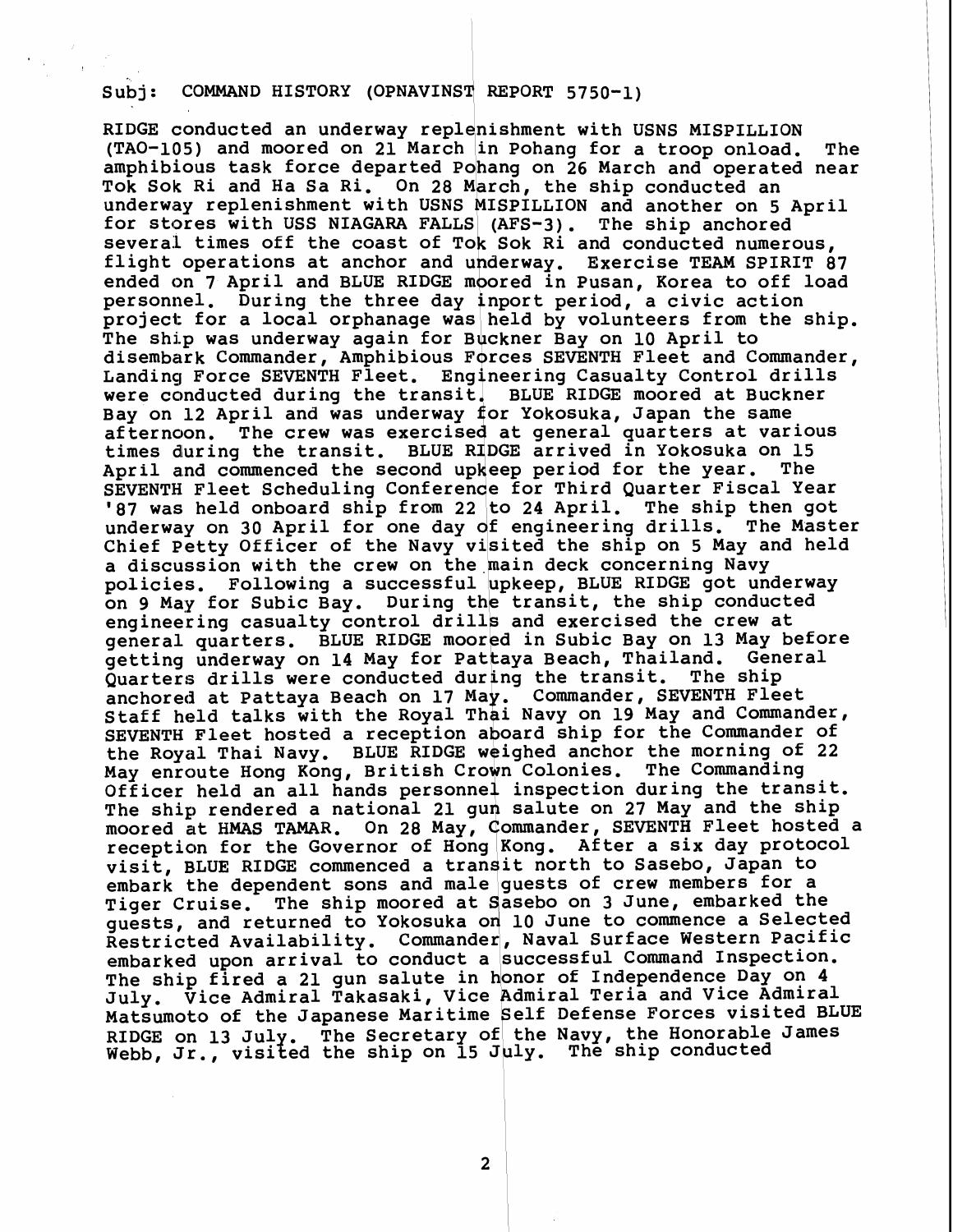## Subj: **COMMAND HISTORY** (OPNAVINST REPORT 5750-1)

. , **<sup>I</sup>**

**a one day dependent's cruise on 1 August. BLUE RIDGE departed**  Yokosuka on 3 August enroute Inchon, Korea. Engineering Casualty Control drills and General Quarters drills were conducted in transit. After mooring on 6 August, the ship sponsored a Civic Action Project for a local orphanage in Inchon. Following the port visit, BLUE RIDGE weighed anchor on 10 August enroute Yokosuka. Several sets of Engineering Casualty Control drills and a CIWS shot were conducted enroute. The ship moored at Yokosuka on 13 August for her third upkeep period, during which the ULCHI FOCUS LENS command post exercise was conducted. A personnel exchange was conducted between BLUE RIDGE and JDS SHIRANE (DDH-**143) in preparation for the annua4 USN/JMSDF sistership cruise. Both ships got underway on the afternoon of 1 September enroute**  Hachinohe, Japan. During the two day transit, personnel exchange highline, Anti-aircraft Warfare Reporting, Anti-submarine Warfare, **Flag Hoist and Leap Frog drills wgre conducted, as well as helo cross deck landings by USN and JMSIDF helicopters. Both ships**  moored in Hachinohe on 3 September for a two day protocol visit. During the inport period, a reception was held on JDS SHIRANE (DDH-143) by Commander, Fleet Escort Force. On 5 September the **cruise continued with the ships copducting exercises enroute Maizuru, Japan. The ships moored on 7 September at Maizuru for a**  three day protocol port visit. During the inport period, JDS **SHIRANE hosted a party for the crey of BLUE RIDGE. Both ships departed Maizuru on independent operations on 10 September. BLUE RIDGE moored at Yokosuka on 13 Sepfember for another upkeep period and commenced her final trip of the year on 28 September by getting underway for Buckner Bay. (General Quarters and CIWS firing exercises were conducted prjor to entering port on 30 September to embark Commander, Amphibious Force SEVENTH Fleet. BLUE RIDGE was underway two hours later to conduct an air tracking**  event while transiting South enroute Subic Bay. Engineering **Casualty Control drills, CIWS and 3"50 firings, and a missle shoot**  were held before the ship moored on 5 October. Commander, SEVENTH Fleet held the scheduling conference for the First Quarter of **Fiscal Year '88 onboard from 7 to 4 September. BLUE RIDGE was underway on 10 October and conducted a full power trial and a**  boiler flex test. On 12 October, BLUE RIDGE moored in Hong Kong for a five day protocol port visit. BLUE RIDGE was underway again **on 17 October enroute Buckner Bay alnd moored on 20 October to**  embark Commander, Landing Force SEVENTH Fleet for exercise VALIANT BLITZ '87. BLUE RIDGE rendezvoused with the Amphibious Task Force on 21 October for transit exercises enroute Pohang, Korea. On 24 **October, the ship moored at Pohang ko embark troops. BLUE RIDGE and the Amphibious Task Force deparked Pohang on 27 October, enroute Ha Sa Ri for an amphibious kehearsal which was followed by the ship anchoring at Tok Sok Ri on 31 October to conduct air**  operations and anti-aircraft warfare exercises. On 3 November, the ship weighed anchor and conducted underway replenishments with USNS NAVASOTA (TAO-146) and USNS HALEAKALA (AE-25). The ship anchored off Tok Sok Ri again the same evening to act as command